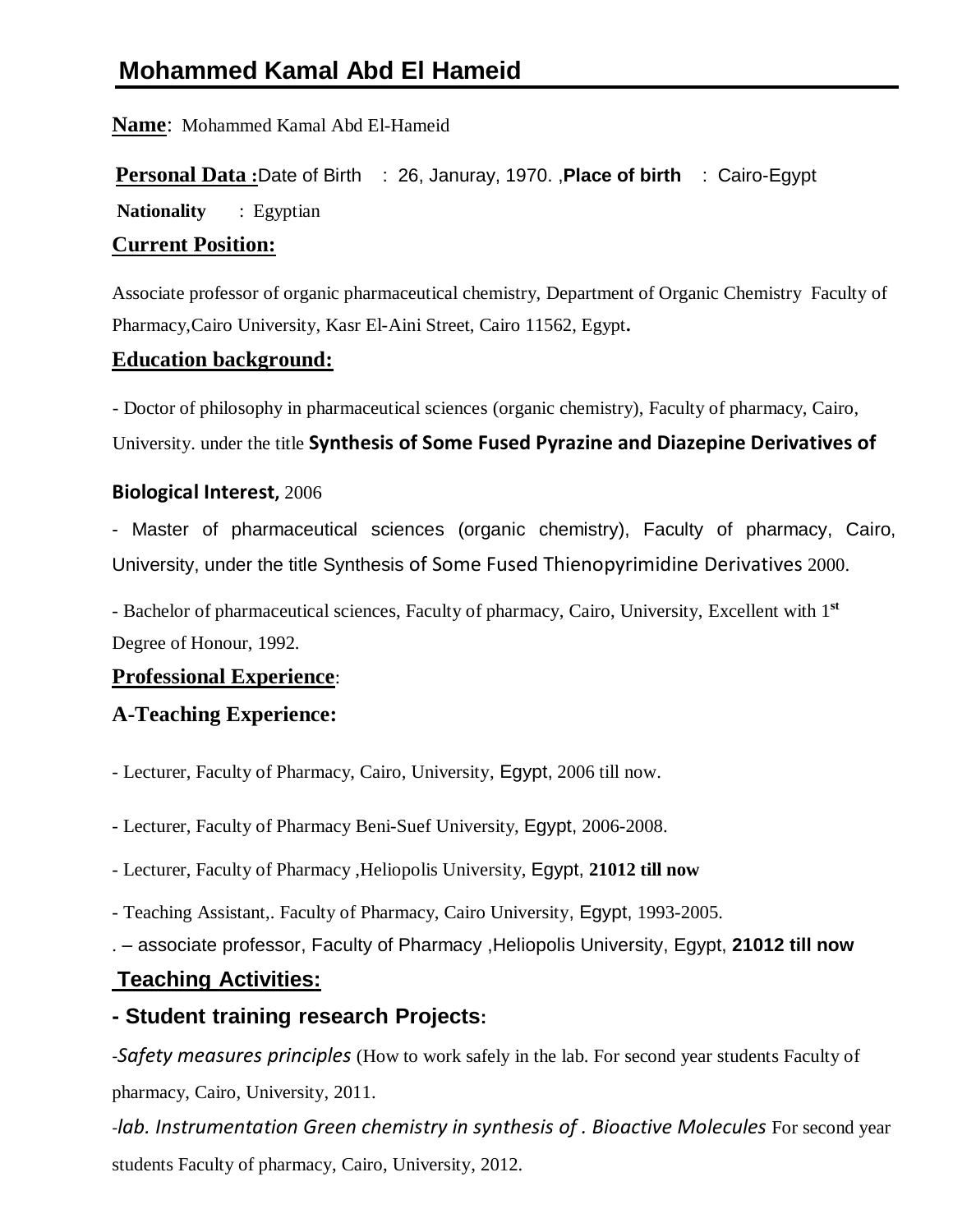#### **-Tutorial for students :**

-Tutorial lectures for **first year students,** Faculty of pharmacy, Cairo, University 2008

-Tutorial lectures for **second year student**, Faculty of pharmacy, Cairo, University s 2012

### **B -Research Experience:**

- Invited researcher, Institute of Applied Synthetic Chemistry, Vienna University of Technology, Austria, for joint project August-September 2010

- Postdoctoral researcher in Lead Discovery Research Group, DSM Fine Chemical, Linz, Austria, September-October 2009.

**-** Postdoctoral researcher in the Bioorganic Research Group, Institute of Applied Synthetic Chemistry, Vienna University of Technology, Austria, December 2008-Feburary 2009

## **-Research Activities:**

#### **Master's Thesis Supervision:**

-Finished thesis:

#### 1)-**Synthesis of Heterocyclic Compounds of Biological Effect**

Name of candidate: Rania Badawy Bakr Mohamed, Faculty of Pharmacy Beni-Suef University, Egypt

#### 2)-**Synthesis and cytotoxic activity of certain new aryl cyclohexene containing compounds**

Name of candidate: Asmma abo El maged, Faculty of Pharmacy,, Six of October University .

#### 3)-**Synthesis of some fused pyrazolopyrimidine derivatives with antitumor activity**

Name of candidate: Ahmed Thabeet Faculty of Pharmacy, Cairo, University,

-Current thesis:

**Doctor's Thesis Supervision:**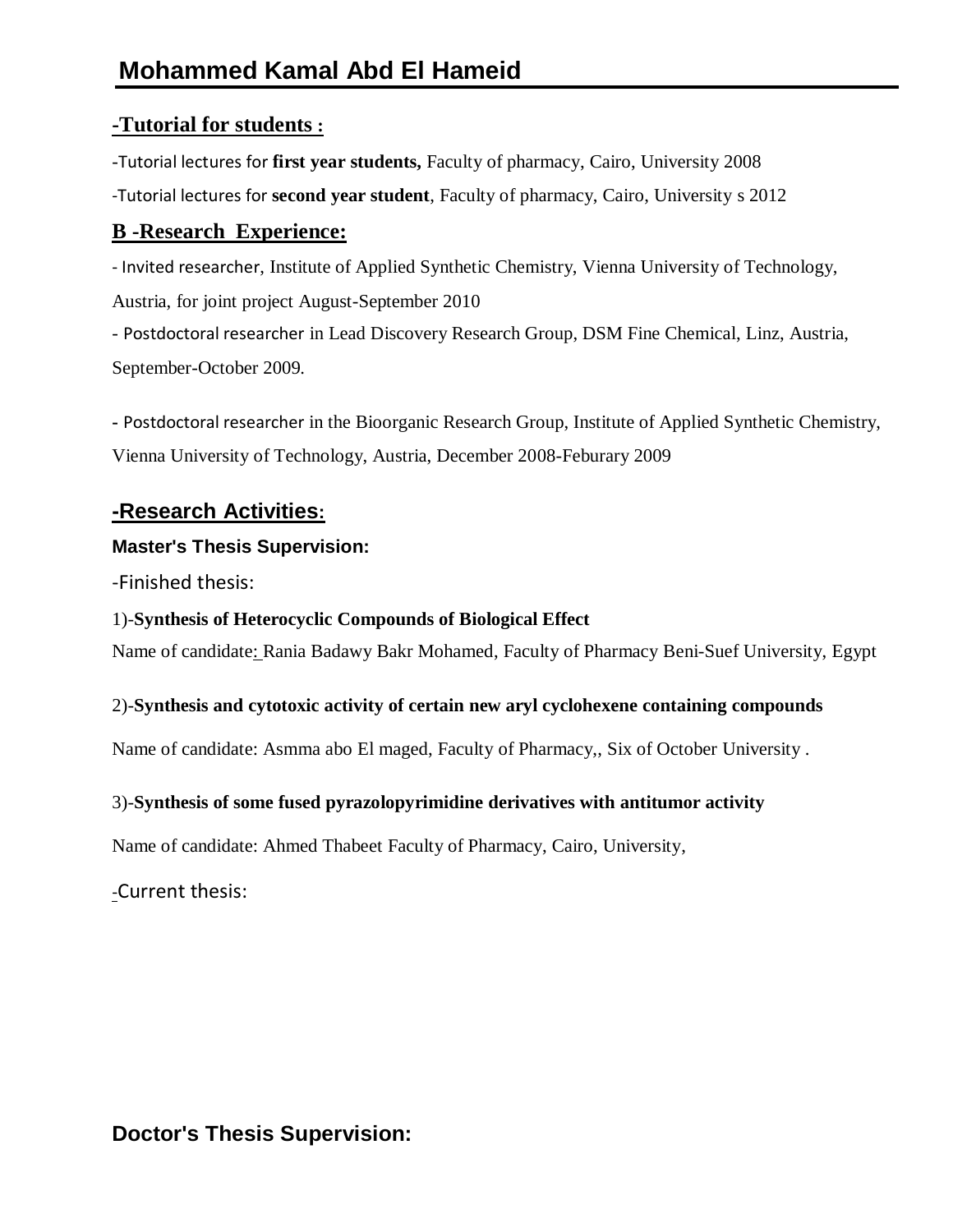-Finished thesis:

## **1)-SYNTHESIS OF FUSED THIENOPYRIMIDINES OF BIOLOGICAL INTEREST**

Name of candidate: Madlen Berty Labib Wanas, Faculty of Pharmacy Beni-Suef University, Egypt

## **Synthesis of Fused Benzimidazole of Biological Interest**

Name of candidate: Joan adel, Faculty of Pharmacy Beni-Suef University, Egypt

-Current thesis:

## **Research Projects:**

**1) Invited from Vienna** university of Technology, Institute of Applied Synthetic Chemistry **for writing F-p7 draft 2010.**

**2)** Participate in the IRG projects, Faculty of Pharmacy, Cairo, University by proposal under the title of *Synthetic Small Molecules (SySMs) As Glycogen Synthase Kinase-3(GSK-3) Inhibitors*, 2011.

**3)** Mobility project in the field stem cells therapy between Egypt and Austria in the field of stem cells

therapy under **the title of Synthetic Small Molecules Induce Cardiomyogenesis, 2010.**

## **Conferences:**

#### **1) Speaker in**

2)-Poster presentation in the 3<sup>rd</sup> conference for the Faculty of Pharmacy, Cairo University.

## *Synthesis of some novel o-substituted thiophene carboxamide derivatives*, April, 2012.

**3)-Poster presentation in the 3<sup>rd</sup> conference for the Faculty of Pharmacy, Cairo University.** 

## *Synthesis of some novel o-substituted thiophene carboxamide derivatives*, April, 2012.

**4)**-**P**oster presentation in the 3 rd conference for the Faculty of Pharmacy, Cairo University.

## *Synthesis of some novel o-substituted thiophene carboxamide derivatives*, April, 2012.

5)-Poster presentation in the 3<sup>rd</sup> conference for the Faculty of Pharmacy, Cairo University.

#### *''Cytotoxic activity of some novel thieno[3,2-d]pyrimidines and thieno[3,4-d] pyrimidines''* , April ,2012.

**6)**-**P**oster presentation in the. 32nd international conference of the Egyptian Pharmaceutical society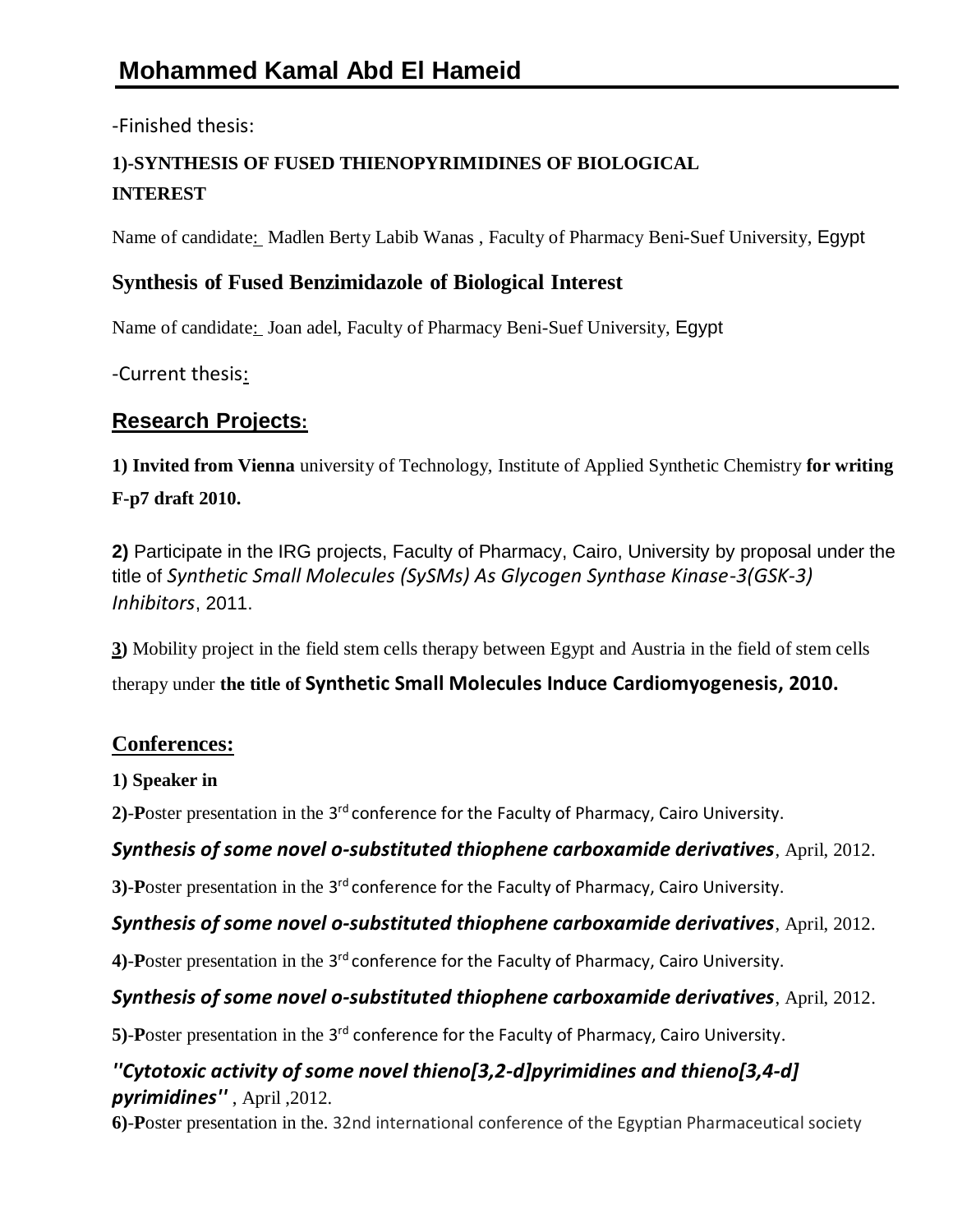# *Synthesis and antitumor activity of novel 4-phenoxy and 4-(substituted amino) pyrazolo[3,4-d] pyrimidine derivatives,* 2012.

**7)**-**P**oster presentation in the 32nd international conference of the Egyptian Pharmaceutical society,

*Design, Synthesis, and Antitumor Evaluation of Novel Pyrazolo[3,4-d]pyrimidine* 

#### *Derivatives***.2012.**

**8)-P**oster presentation in the32nd international conference of the Egyptian Pharmaceutical society,

**SYNTHETIC SMALL MOLECULES INDUCED CARDIOGENESIS** 2012

9)-**P**oster presentation in XXIVth European Colloquium on Heterocyclic Chemistry, ECHC2010 – Vienna,

Austria, *Selective Triarylation of 1-protected imidazole*, August 23- 27, 2010.

**10)-P**oster presentation in XXIVth European Colloquium on Heterocyclic Chemistry, ECHC2010 - Vienna

Austria, *Synthesis of benzimidazole derivatives as potent anticancer compounds*, August 23- 27, 2010.

**11)-P**oster presentation in in3rd EuChe MS Chemistry Congress, Nürnberg, Germany, **Selective** 

*Triarylation of 1-protected imidazole***,** September, 2010.

12)-Poster presentation in the 1<sup>St</sup> conference for the Faculty of Pharmacy, Cairo University,

*Selective tri-arylation of imidazole in one pot reaction*, April ,2010.

13)-Poster presentation in the 1<sup>st</sup> conference for the Faculty of Pharmacy, Cairo University.

## *Synthesis and cytotoxic activity of certain new aryl cyclohexene containing*

*compounds*. April, 2010.

## **Attended workshops:**

-Instrument Assisted Synthesis" portfolios in the fields of microwave assisted synthesis, continuous flow-chemistry, automated downstream processing, and reaction work-up together with hands-on demonstrations of their instrumentation. Organized by Three companies Anton-Parr, Buechi, and Thales Nano,Vienna, Austria, August- 23,2010.

-**Combine the Benefits of Flow Chemistry and Online Analysis**, Thales Nano Inc, Zürich, Switzerland, April-23,2009.

## **Courses attended :**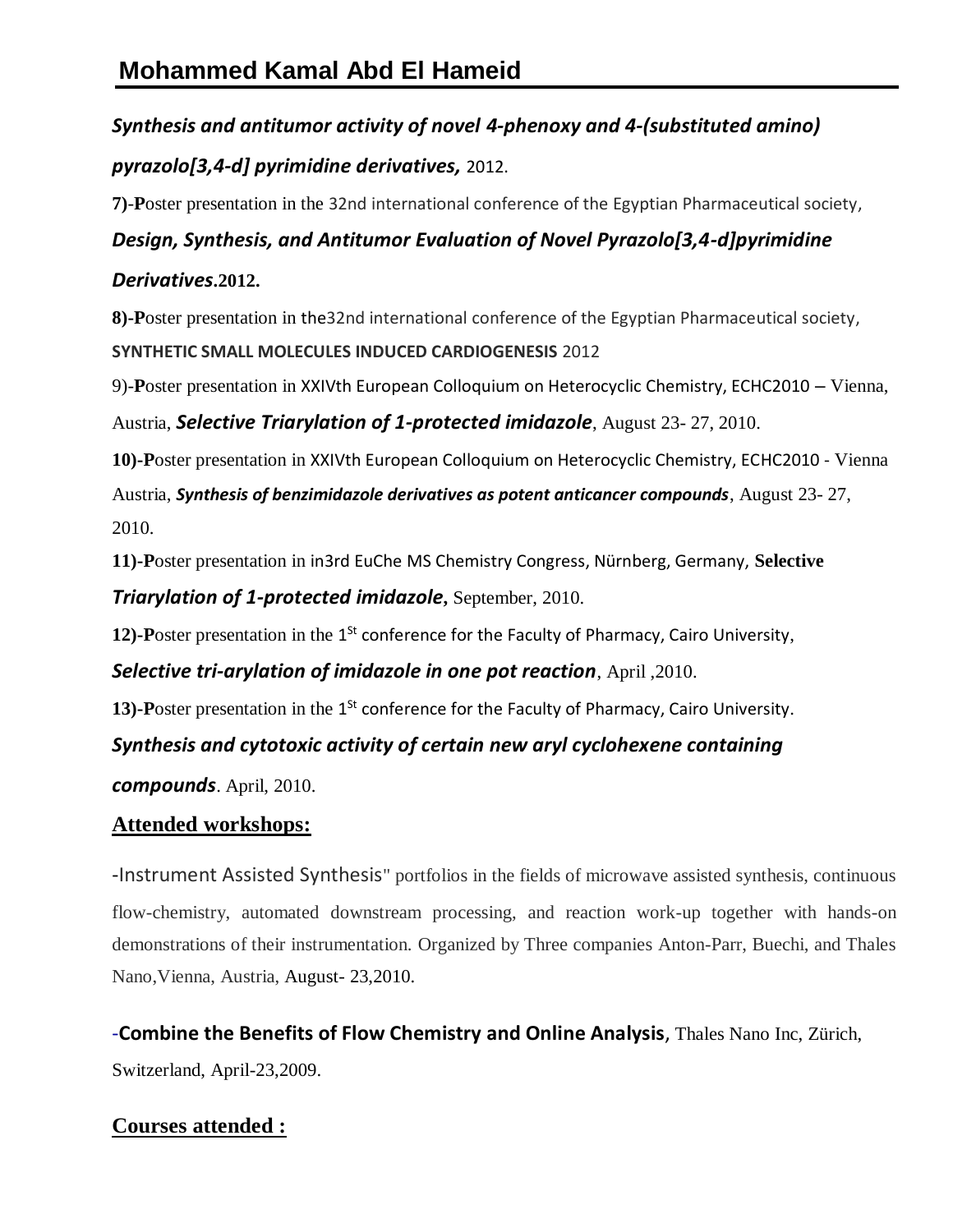- A short course in writing and publishing scientific articles, Cairo University, Egypt, 2010.
- A short course in writing research projects, Cairo University, Egypt, 2011
- A short course in syllabus planning, Cairo University, Egypt,2011
- A short course in teaching philosophy techniques, Cairo University, Egypt,2012

#### **Research Topics of work:**

- Development of novel bioactive compounds (esp. for cell differentiation, regenerative treatments, cytostatics,) in cooperation with Institute of Applied Synthetic Chemistry, Vienna University of Technology, Austria.
- (Lead Generation of kinase inhibitors) in Drug discovery program in cooperation with National Cancer Institute (NCI), USA.

#### **Synthetic Methodology**:

- Metal assisted C-C bond formation (directed lithiation, cross coupling reactions, metathesis)
- Microwave assisted organic synthesis, flow chemistry

#### **Experimental skills:**

Work as operator for different kinds of **preparative HPLC and MPLC instruments** for chromatography, **GC- MS, NMR** analysis.

#### **.Awards**:

**-***Fellowship provided by OeAD* **at Vienna** university of Technology, Institute of Applied Synthetic Chemistry, Austria. In the *field of flow chemistry*, June-September, 2009.

*-Para Own fellowship* in 2010 to Vienna university of Technology, Institute of Applied Synthetic Chemistry, Austria. In *the field of stem cells therapy* from High Ministry of Education. Egypt.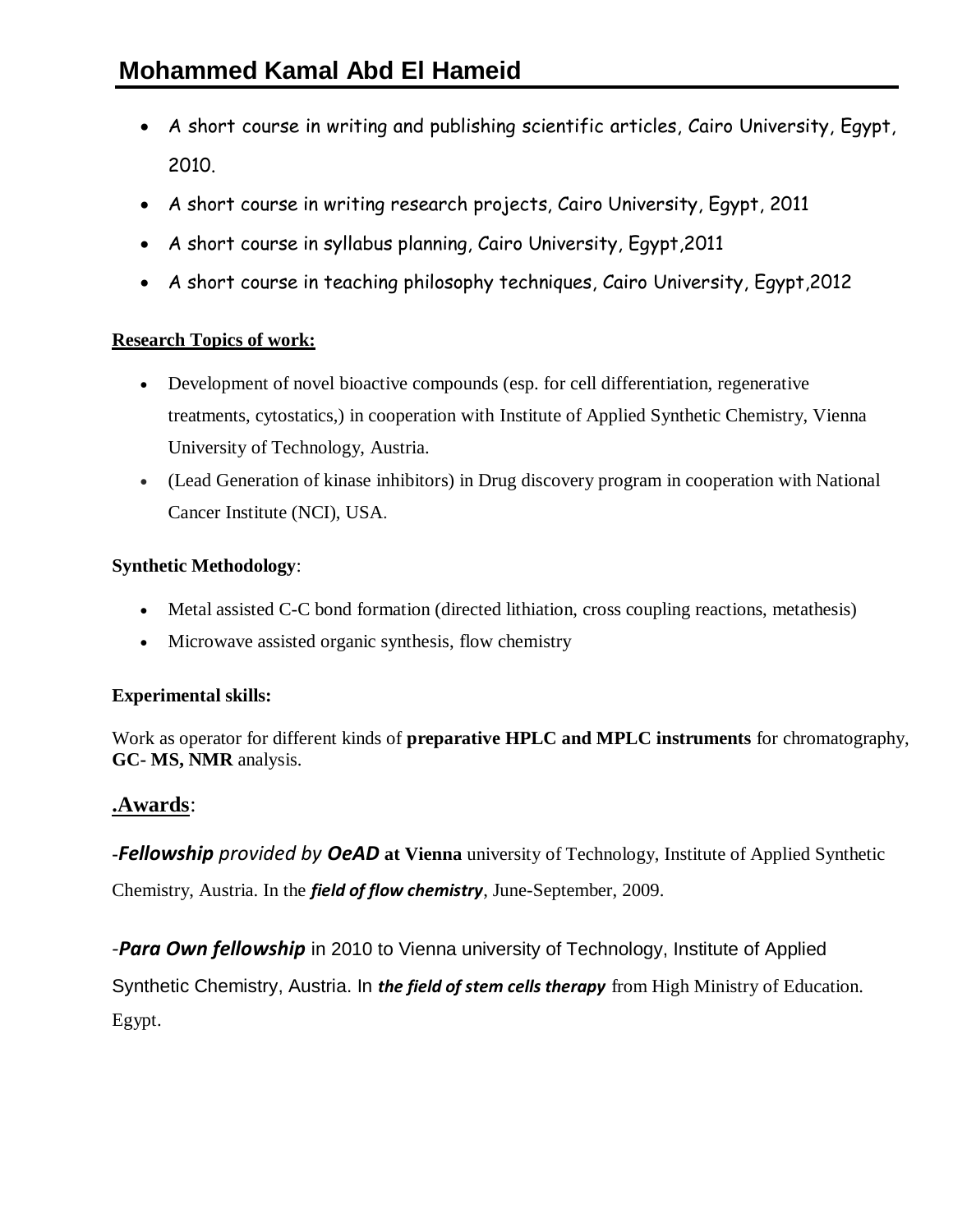## **Publications list :**

1-*Design, synthesis and screening of 1, 2, 4-triazinone derivatives as potential antitumor agents with apoptosis inducing activity on MCF-7 breast cancer cell line*. Eur. J. Med. Chem. 156 563-579(2018)

2-*Design and synthesis of thienopyrimidine urea derivatives with potential cytotoxic and pro-apoptotic activity against breast cancer cell line MCF-7*., Eur. J. Med. Chem. 143 (2018) 1807-1825 3-*Design, Synthesis, and Screening of ortho-amino Thiophene Carboxamide Derivatives on* 

*Hepatocellular Carcinomaas VEGFR-2Inhibitors*.. *Journal of Enzyme Inhibition and Medicinal* 

*Chemistry* (IENZ), 156 563-579(2018)

4-*Design, Synthesis and Screening of 4, 6-Diaryl Pyridine and Pyrimidine Derivatives As Potential* 

*Cytotoxic* Molecules. Chem.pharm. Bull.(2018)

5-*Design and Synthesis of Pyrazolo[3,4-d]Pyrimidines: Nitric Oxide Releasing Compounds Targeting Hepatocellular Carcinoma*. *Bioorganic & Medicinal Chemistry,(2017) 6-* **Design, synthesis, and screening of 5-aryl-3-(2-(pyrrolyl) thiophenyl)- 1, 2, 4- oxadiazoles as** 

**potential pro-apoptotic molecules with antitumor activities on breast cancer MCF-7 cell line.**

7-*Enhancement to synthesize, design and dock of novel EGFR inhibitors containing pyrazolo[3,4-d]pyrimidine cores of expected anticancer activity*., OCAIJ, 10(12), [470-483] 2014

8-*Synthesis and in vitro antitumor activity of new benzothiazole and benzoxazole derivatives* . b.Journal of Chemical and Pharmaceutical Research, , 5(8):16-21. 2013

**1) Synthesis of novel aryl substiuted pyrazolo[3,4-d]pyrimidines and their evaluation as cytotoxic agents**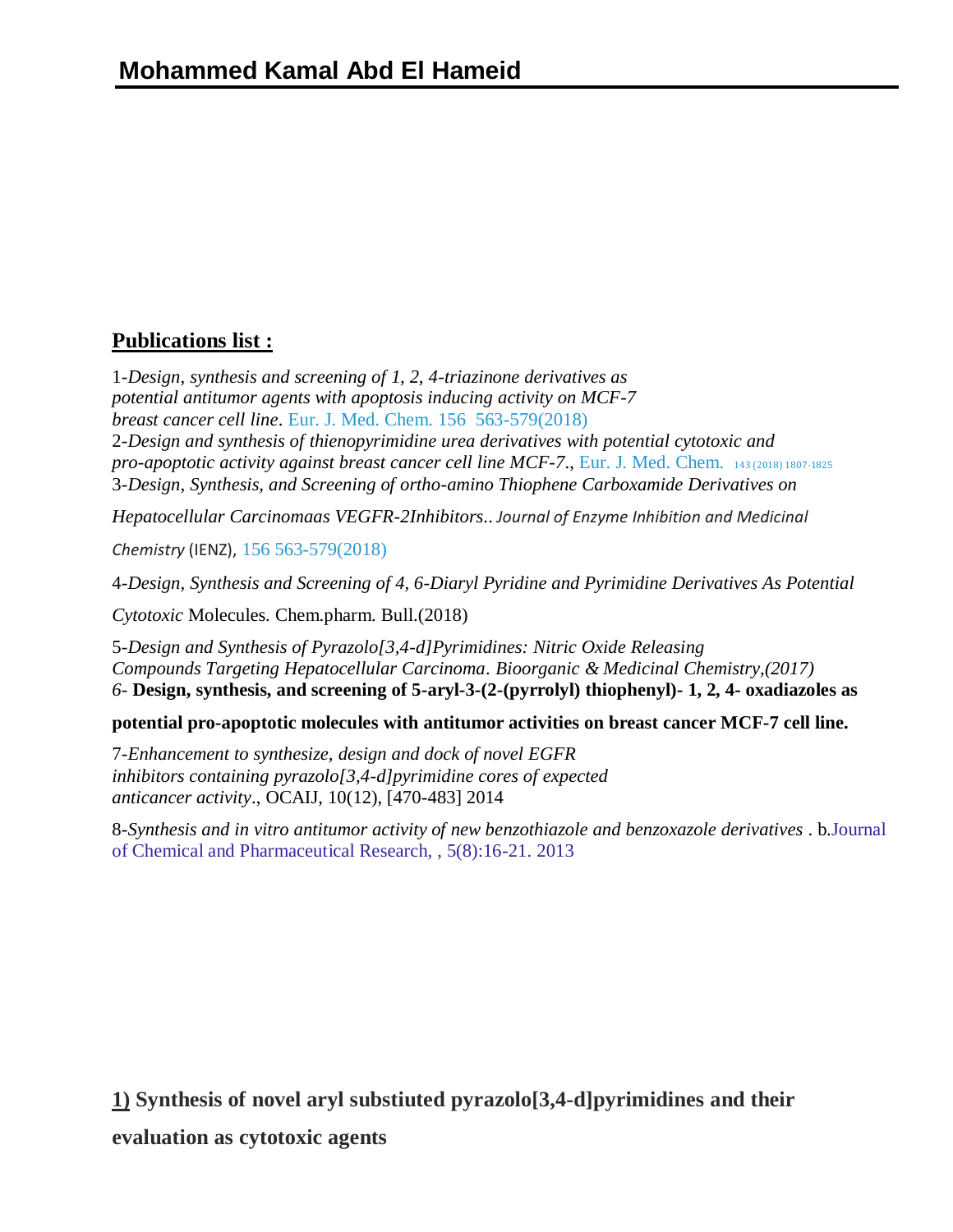Lamia W. Mohamed, Manal M. Kandeel, Mohammed K. Abd El-hamid, Ahmed T. Negmeldin.

International Journal of Chemical Science and Technology. Volume 1-Issue4, October **2011**.pp.126-14.

# 2) **Synthesis of Novel Pyrazolo[3,4-***d***]pyrimidine Derivatives as Potential Anti-breast Cancer Agents**

Mohammed K. Abd El Hameid, Marko D. Mihovilovic,<sup>2</sup> Hala B. El-Nassan<sup>1</sup>. Eur. J. Med. Chem (57), *323-328*,( **2012)**

# 3) **Design, Synthesis, and Antitumor Evaluation of Novel Pyrazolo[3,4-d]pyrimidine Derivatives**

Manal M. Kandeel, Lamia W. Mohamed, Mohammed K. Abd El-hamid, Ahmed T. Negmeldin Sciencia,174-180;**2012**

4) .New ECFR-tyrosine kinase inhibitors containing pyrazolo[3,4-d]pyrimidines cores as anticancer

Rania B.Bakr, Eman K. Ahmed, Mohammed A. Kamal, Manal M. Kandeel ;Bull Pharm.Sci.Assuit University, 35(1),1-16**(2012)**

# 5) **Synthesis and antitumor activity of novel 4-phenoxy and 4-(substituted amino)pyrazolo[3,4-***d***]pyrimidine derivatives**

Mohammed Kamal Abd El Hameid, Hala Bakr El-Nassan, Khaled Omar Ahmed.An Indian Journal organic chemistry,1,69-77 **2013 under press**

# 6) **Selective sequential cross-coupling reactions on imidazole towards Neurodazine and Analogs**

Lisa-Maria Recnik, Mohammed Abd El Hameid, Michael Schnürch, Marko D. Mihovilovic SYNTHESIS 11(2013)1-24

7) **Synthesis and cytotoxic activity of certain diaryl cyclohexene derivatives structurally related to combretastatins**